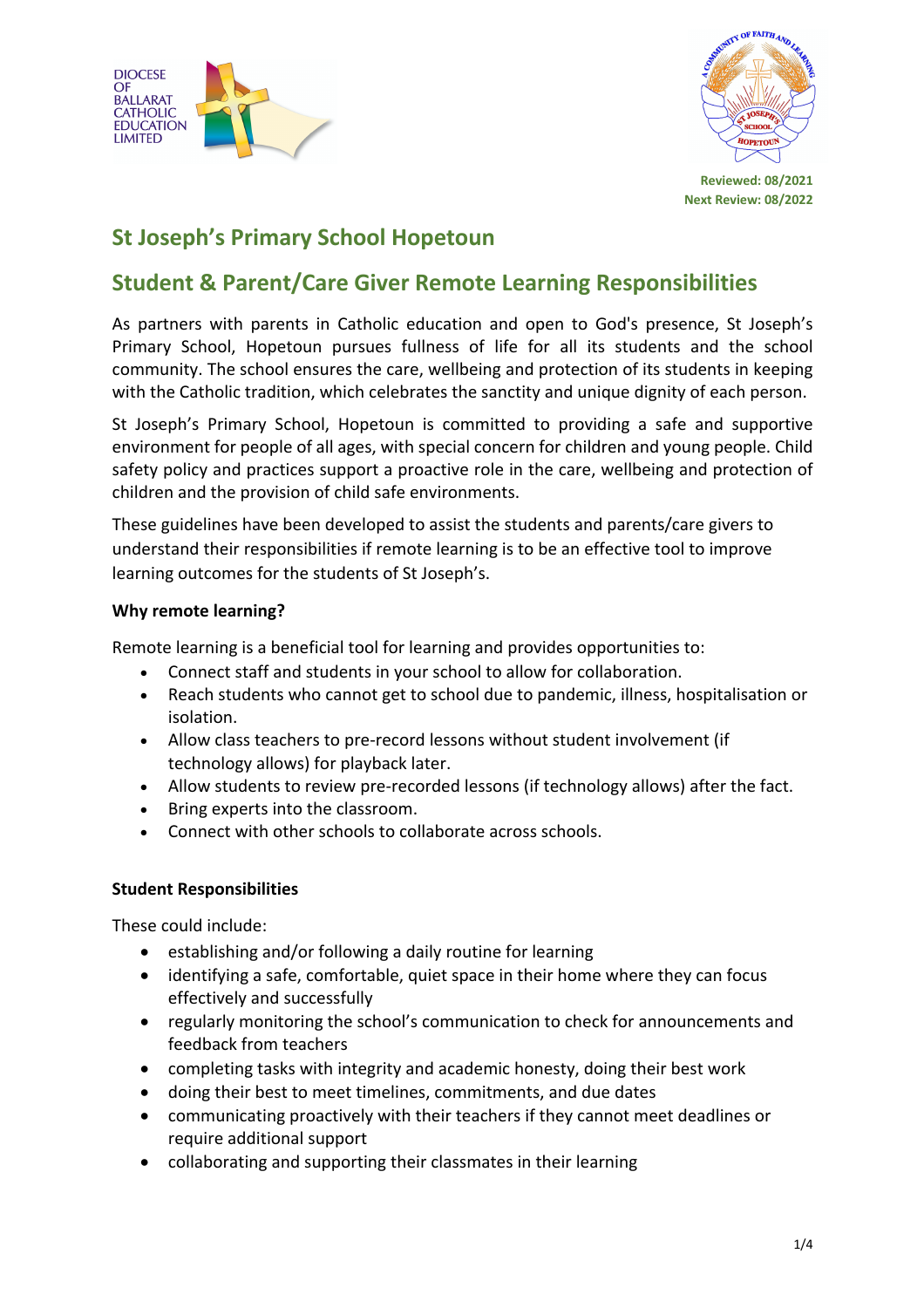• seeking out and communicating with school staff as different needs arise

## **Specific Guidelines for using video conferencing.**

#### **Before you get started with video conferencing (VC)**

- Make sure that the room you are going to film in is clear of things that might embarrass you. Specifically, look at your walls and try to pick one that has a plain background that people will not take offense at or find humour in.
- Try before you go live! You can set up a Google Meet, Office365 or Zoom with no one in it except yourself. This way you can see what others see before you go live, and make alterations to make the image look better.
- Tell others in your house what you are doing. If your parents know and understand what it is you are trying to achieve, then they will help make sure that it all goes smoothly.
- Sit still and quietly for a moment and listen to the sounds around you ... if you can hear noises, then there is a high chance that people in your meeting will too. Before starting, see if you can find a quieter place or attempt to control what is happening in your surrounding environment.
- Consider using headphones so that you can hear clearly.
- Remember that you are going to be in an educational environment! Dress appropriately and act accordingly as the same rules at school apply in a virtual environment.

#### **When in the video conference**

- Make sure you are on time for your video conference.
- Start with your camera off and microphone muted and wait to be invited by the teacher.
- Understand that the rules used at school also apply in a virtual classroom, and poor or unacceptable behaviour will carry consequences.
- Students should comply with your school's Responsible use of ICT and social media student guidelines.
- Get familiar with the tools … use the "Chat" feature or "Raise your hand" to ask questions of your teacher. This way your teacher can answer you directly and communicate the response to the whole group.
- Participate in the learning activities.

## **After the video conference**

- Make sure you use the Leave Meeting menu to exit the meeting when it is finished.
- Follow up the learning activities and complete all assigned tasks.

## **Parent/ Care Giver Responsibilities**

As parents/care givers, you can provide support for your children by:

- establishing routines and expectations
- defining a space for your child to learn and where you or another adult is present and monitoring your child's learning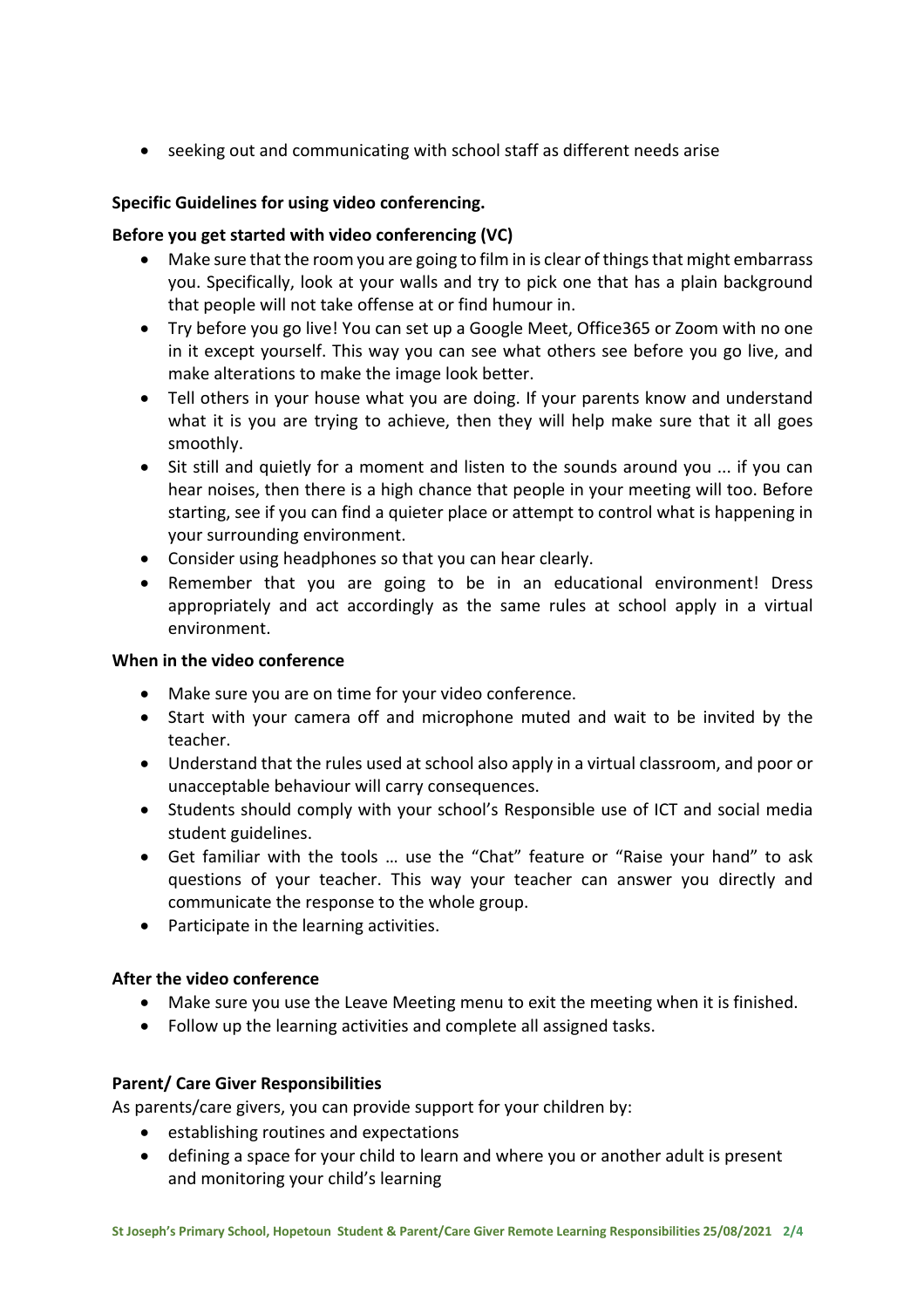- monitoring communications from school and teachers
- taking an active role in helping your child process his/her learning
- encouraging physical activity and/or exercise
- checking in with your child regularly to help him/her manage stress
- monitoring how much time your child is spending online
- setting rules around your child's social media interactions
- communicating with the school if your child is unable to participate in the learning at home

#### **How you can you assist your child to access Video Conferencing?**

#### **Before the lesson starts**

- Ensure that your child is using a diary/schedule so that everyone is aware when conferences are to take place
- Your child should be dressed appropriately
- Ensure that your child has video and audio turned off unless invited by the teacher
- Talk with your child that the rules used at school also apply in a virtual classroom, and poor or unacceptable behaviour will carry consequences.
- Have a quiet space available to meet online using an internet enabled device.
- Ensure others in your house know your child will be in a video conference. Make family members and the student aware that they can be heard by the whole class if speaking too close to the microphone. Parents can help with controlling siblings and other family members while the VC is going on to help make sure that it all goes smoothly.
- Make sure that your child is in a room clear of things that might impinge on your family's privacy.
- Internet access and the strength of the signal can affect the communication in a video conference. Know your system, and if needed, dedicate time to your child's learning for the duration of the meeting.
- •

## **What to look for while students are online in a structured lesson**

- Make sure that they are on task and using the computer for the correct reasons. Rarely would a game like "MineCraft" be played during a video conference.
- Your child should be engaged in the lesson. This would include active listening, asking questions and completing online exercises.
- Ensure your child is working with the computer in an ergonomic manner. For example, sitting in a chair, back straight, feet flat on the floor and screen adjusted to a comfortable height.
- Students should comply with their school's Responsible use of ICT and social media student guidelines.

**What if there are conditions that would impede my child from taking part in VC lessons?** Contact your child's teacher to discuss the possibility of alternative arrangements.